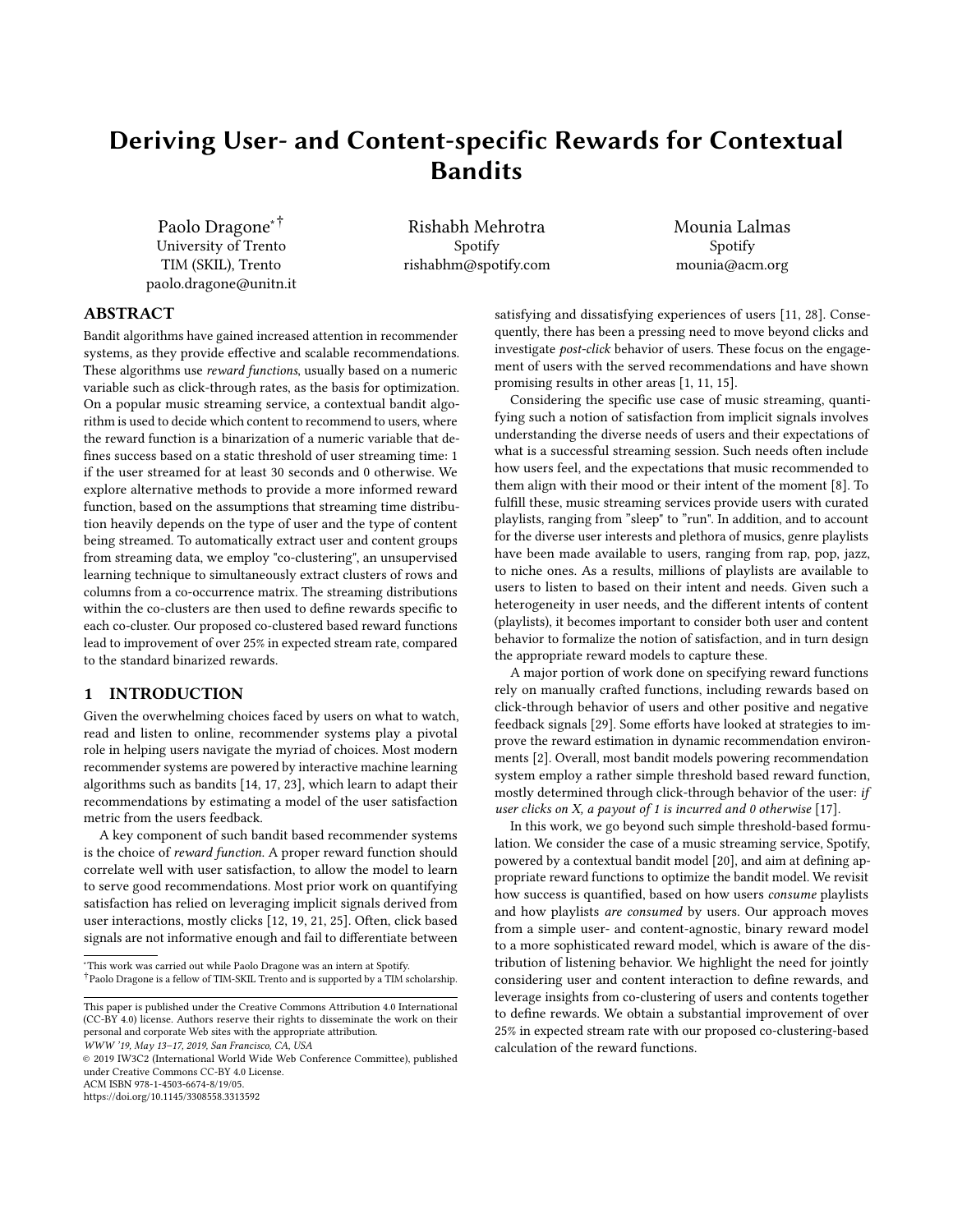# 2 BACKGROUND AND MOTIVATIONS

Our work aims to improve on a current bandit algorithm used to select which playlists to display to users on the home of Spotify, a popular streaming service [\[20\]](#page-6-14).

Rewards for playlist recommendation. Playlist recommendation in music streaming services is often cast as a contextual bandit problem. Given a set of playlists  $\mathcal{Y}$ , a contextual bandit algorithm has to decide which playlists to recommend to a user  $u \in \mathcal{U}$  at a certain time iteration  $t \in 1, \ldots, \infty$ . At each iteration  $t$ , the algorithm has access to a "context", i.e. a feature vector  $x_{t,y}$  for each playlist  $y \in \mathcal{Y}$ . For each recommended playlist  $y_t$ , the algorithm receives a repared  $\hat{y}$ , based on the metric being optimized and the behavior of reward  $\hat{r}_t$  based on the metric being optimized and the behavior of the user. In playlist recommendation, the most frequently employed metric is the stream rate, i.e. a binary reward indicating whether the user has streamed the playlist  $y_t$  or not. When optimizing for stream rate, the reward signal with which the algorithm is trained is a function of the streaming time the user has listened a recommended playlist for,  $\hat{r}_t = \hat{r}(s_t)$ . This is a binary reward function that assigns a value of 1 to recommendations  $y_t$  for which the streaming time  $s_t$  exceeds a given threshold of 30 seconds:<sup>[1](#page-1-0)</sup>

<span id="page-1-1"></span>
$$
\hat{r}(s) = \begin{cases} 0 & \text{if } s \le 30 \text{ seconds} \\ 1 & \text{if } s \ge 30 \text{ seconds} \end{cases}
$$
 (1)

As the users preferences, and thus their behavior, are unknown and non-deterministic, the contextual bandit algorithm has to tradeoff exploration for gathering information about the user preferences over the playlist domain and exploitation for maximizing the expected reward. The expected reward  $\mathbb{E}[r_{t,y}]$ , in our case the expected stream rate, of a playlist y in context  $x_{t,y}$  is unknown and has to be estimated from data collected in the recommendation process. Thus, the expected reward is modeled as a parametrized function of the type:

$$
\mathbb{E}[r_{t,y}] = h(x_{t,y}; \theta_t) \tag{2}
$$

The above function can then be learned from some hypothesis class  $h \in \mathcal{H}$  (e.g. as a linear model or a neural network), and the previously recommended playlists and the resulting users behaviors. New recommendations are selected at each iteration by sampling according to some policy, i.e. a probability distribution that accounts for some degree of exploration versus exploitation. Commonly used policies encompass an exploitation component that selects the best playlists according to the current model  $y_t = \argmax_{u \in \mathcal{Y}} \mathbb{E}[r_{t,u}],$ and an exploration component that selects novel recommendations according to some criteria (e.g. uniform random sampling). As this paper focuses on the definition of novel reward functions, we refer to the literature for details on the algorithmic framework [\[17\]](#page-6-1).

The reward signal defined in Equation [1](#page-1-1) is, effectively, a translation of the click-through rate, used in many other domains, to music recommendation. In this paper we explore the use of the streaming time as a metric of its own and not just as a static threshold. Next we discuss the limitations of the standard stream rate metric.

Stream rate. Using the stream rate as above defined as a reward signal, the algorithm learn an expected reward that models the probability of a user to stream a given content  $y$  for an undetermined amount of time (more than a fixed threshold):

$$
\mathbb{E}[r_{t,y}] = p(\text{user streams } y)
$$
 (3)

This, however, fails to take into account how the user actually engaged with the recommended content after a successful recommendation. In a music recommendation system, we can use the streaming time  $s_{t, y_t}$  as a proxy for the user engagement: the longer<br>a user streams a playlist, the higher the user engagement a user streams a playlist, the higher the user engagement.

Even when a recommended playlist is streamed for more than 30 seconds, the user behavior, and thus the streaming time, can still vary substantially, and as such may imply different things. If a user clicks on and streams a playlist once, it does not necessarily mean he or she will do it again in the future. Many streams are "explorative", i.e. the user streams a playlist for a short period to evaluate its content. Other unsuccessful recommendations may also be one-time streams or even mistaken clicks [\[26\]](#page-6-15).

By employing a stream rate reward signal, the algorithm will not learn to distinguish from genuinely successful recommendations, with which the user engages and is likely to engage in the future, and other kinds of uninformative feedback. This is due to the fact that the algorithm gets rewarded the same amount for any recommended playlist that gets streamed, despite eventual large differences in streaming time. Our objective is, instead, to maximize the engagement of the user with respect to the recommended content. To do so, we take into account the distribution of streaming time and define a success metric that rewards the algorithm only when it makes recommendations with which the users truly engage. This can be achieved by learning as expected reward modeling the probability of a user being engaged with the recommended playlist, assuming the user streams the playlist:

$$
\mathbb{E}[r_{t,y}] = p(\text{user engages with } y \mid \text{user streams } y)
$$
 (4)

By learning this expected reward model, the algorithm is able to estimate which content is more likely to keep the user engaged and, hopefully, increase the chances for the user to stream (and engage with) the content in the future. We propose different reward signals that can be used to learn the above expected reward model.

Streaming time. While taking into account the streaming time distribution is a step forward in defining an engagement-aware reward signal for playlist recommendation, the reward is independent on the user and the content that generated it. This implies that the algorithm will learn to judge streams from any kind of users and playlists with the same criteria. This might be suboptimal because different users exhibit different listening behavior and different playlists get listened in vastly different ways.

Indeed, a study comparing streaming time distributions associated with specific groups of playlists and users to the global distribution (for playlists and users, respectively) highlighted these differences. For instance, the average streaming time across all playlists is <sup>23</sup>.<sup>75</sup> minutes, compared to <sup>43</sup>.<sup>28</sup> minutes for "sleep" playlists, i.e. playlists people listen to fall asleep. This is almost double the global average, demonstrating that this type of playlists is listened to in a drastically different way. Now focusing on user types, users who like Jazz music tend to listen to recommended

<span id="page-1-0"></span> $1$ <sup>1</sup>The 30 seconds threshold is somewhat arbitrary, and it is often determined by unrelated factors.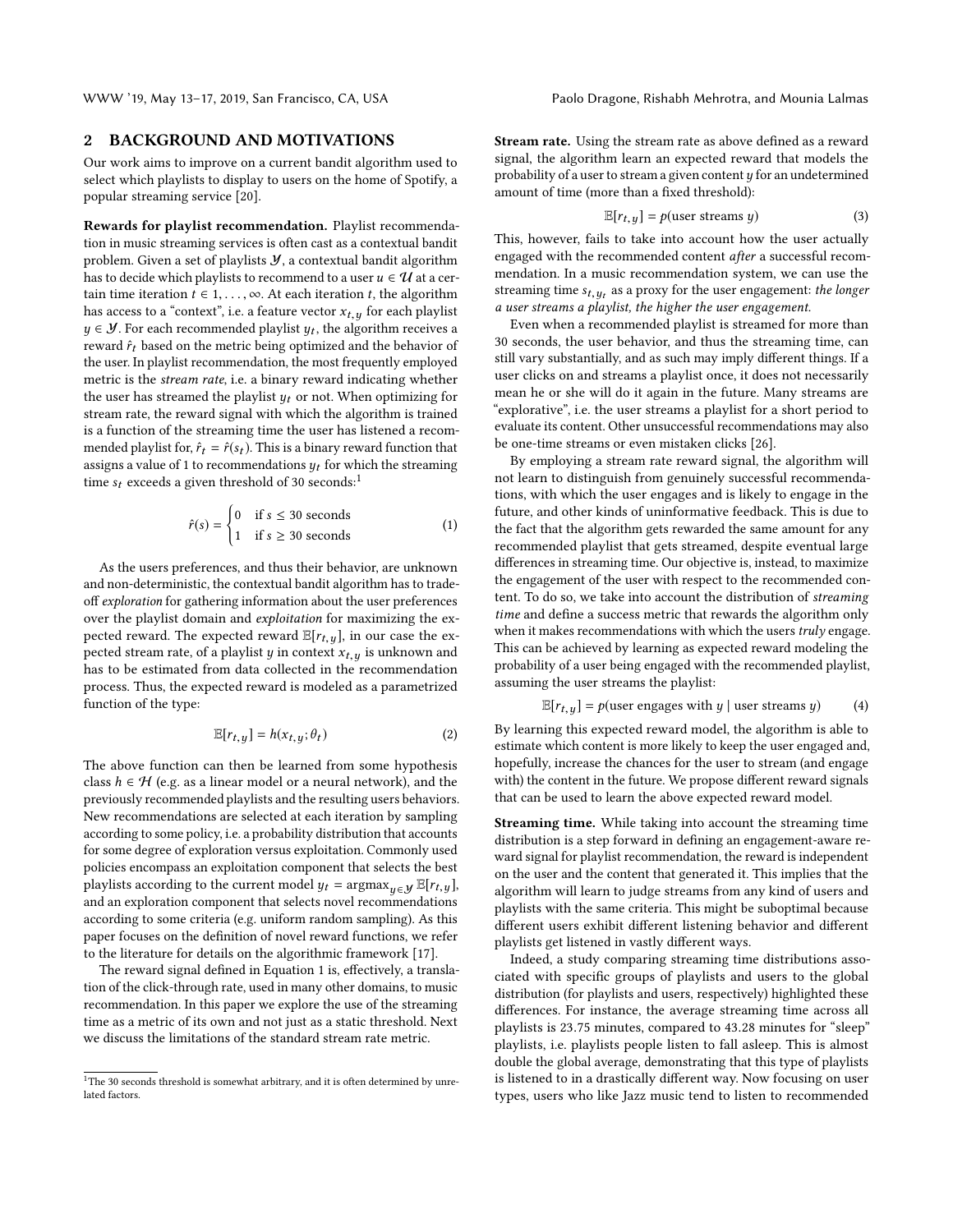Deriving User- and Content-specific Rewards for Contextual Bandits WWW '19, May 13–17, 2019, San Francisco, CA, USA

playlists (all playlists, not just Jazz playlists) for longer than other users, with an average of <sup>27</sup>.<sup>16</sup> minutes, which is significantly higher than the global average of <sup>20</sup>.<sup>43</sup> minutes.

This data highlights differences between listening habits of users, as well as different attitudes towards certain types of playlists. This suggests that a reward signal based on a single aka "static" threshold is essentially averaging-out these peculiarities that are key to better generalization over a vastly diverse set of users and contents. For this reason, we also propose an approach to take into account userand content-specific patterns.

User and content patterns. Ideally, we would have a reward function for each pair of user and content, defined on the streaming behaviour of the user with respect to that content. This method, however, would only work in an ideal situation in which we had plenty of data from each user and each playlist. In practice, we have extremely sparse data, in which each user listens to only a handful of the available playlists. Applying such a method on our data would result in poor generalization to similar users and contents. We propose, instead, to group together users and playlists, on the basis of their streaming time distribution, and to define reward functions for each pair of user group and playlist group.

To extract these groups of users and playlists automatically, we need to jointly cluster users on the basis of their streaming behavior and playlists on the basis of how they get streamed. This can be achieved using co-clustering, a technique that simultaneously extract clusters from two different variables based on a joint distribution. We then define reward functions specific to each pair of user cluster and playlist cluster, based on the streaming time distribution of the users and playlists of each co-cluster.

# <span id="page-2-0"></span>3 DISTRIBUTION-AWARE REWARDS

We motivated the need for rewarding the contextual bandit algorithm with a signal based on the engagement of the user with streamed content, as opposed to a standard reward based on stream rate only. Our approach consists in using the streaming time distribution of our data as a basis for defining reward functions for user engagement, with the assumption that the longer a user streams a playlist, the higher the chances of him or her being engaged with the content.

We present three different reward functions aiming to give a sensible notion of user engagement in the playlist recommendation setting.

Mean-based reward. The first reward function consists in a binary reward that determines whether a user is engaged or not. We define a user being engaged with a playlist when he or she streams it for at least as long as global mean  $\hat{\mu}$  of streaming times in our dataset. We reward the algorithm with different values based on whether the user is engaged or not. In formula (where  $0 \leq \lambda_1 \leq \lambda_2 \leq 1$ ):

$$
\hat{r}_{\hat{\mu}}(s) = \begin{cases} \lambda_1 & \text{if } s \in [0, \hat{\mu}) \\ \lambda_2 & \text{if } s \ge \hat{\mu} \end{cases} \tag{5}
$$

Additive reward. A more fine-grained solution is to define "engagement levels", each associated with a specific interval of streaming time. Given the streaming time s the user spent on listening to a recommended playlist, the algorithm will observe the reward

amount associated with the proper interval. We define the engagement levels based on how different the streaming time is from the mean  $\hat{\mu}$ . The variability of the streaming time can be quantified with the standard deviation  $\hat{\sigma}$  of the streaming times, which we can use to define engagement levels in the following way:

$$
\hat{r}_{\hat{\mu},\hat{\sigma}}(s) = \begin{cases}\n\lambda_1 & \text{if } s \in [0, \hat{\mu} - \hat{\sigma}) \\
\lambda_2 & \text{if } s \in [\hat{\mu} - \hat{\sigma}, \hat{\mu}) \\
\lambda_3 & \text{if } s \in [\hat{\mu}, \hat{\mu} + \hat{\sigma}) \\
\lambda_4 & \text{if } s \ge \hat{\mu} + \hat{\sigma}\n\end{cases}
$$
\n(6)

Here  $0 \leq \lambda_j \leq \lambda_{j+1} \leq 1$ , for  $1 \leq j \leq 3$ , are the reward amounts associated with each level. With the same approach one could define more engagement levels at any given granularity, by adding and subtracting multiples and submultiples of the standard deviation. In our experiments, however, we considered only these four intervals.

J

Cumulative reward. We can define infinite engagement levels as a continuous function of the streaming time, based on the underlying distribution. This function needs to be bounded between 0 and 1 and increases with the streaming time. We obtain this "cumulative" function by first fitting a model to the relative frequency distribution, and then using the associated cumulative distribution function to define the reward. As the streaming time distribution in our data follow a clear exponentially decreasing pattern, we fit the following exponential model to our data:

$$
f(s; \gamma) = \gamma e^{-\gamma s} \tag{7}
$$

The cumulative distribution function associated with the above is:

$$
F(s; \gamma) = 1 - e^{-\gamma s} \tag{8}
$$

Once fitted, wee obtain the best  $\hat{y}$  value to fit our data, which can be used to parametrize the cumulative distribution function. The cumulative reward function is then defined as follows:

$$
\hat{r}_{\hat{Y}}(s) = \max \{ F(s; \hat{Y}), \lambda \}
$$
\n(9)

# **USER- AND CONTENT-AWARE REWARDS**

We defined rewards that take into account the distribution of the streaming time of the users, thereby optimizing the probability of picking recommendations that would result in high streaming times when streamed. Streaming patterns across different groups users and different group of playlists are, however, very different from each other. In this section we introduce a technique that allows us to subdivide our data into smaller sets associated with closely related groups of users and playlists, on the basis of their streaming behavior. These subsets then help us defining reward functions that are specific to the different user and playlist groups.

Co-clustering. We want to subdivide the distribution into smaller sets based on similar streaming patterns across users and playlists. As the streaming time distribution is jointly dependent on both users and clusters, we should take into account these dependency in the clustering process. This can be achieved using co-clustering, a technique that simultaneously clusters two (or more) different variables based on a joint underlying distribution [\[6,](#page-6-16) [7,](#page-6-17) [24,](#page-6-18) [27\]](#page-6-19). Coclustering has been successfully employed in combination with several recommendation techniques [\[4,](#page-6-20) [9,](#page-6-21) [16\]](#page-6-22). Co-clustering has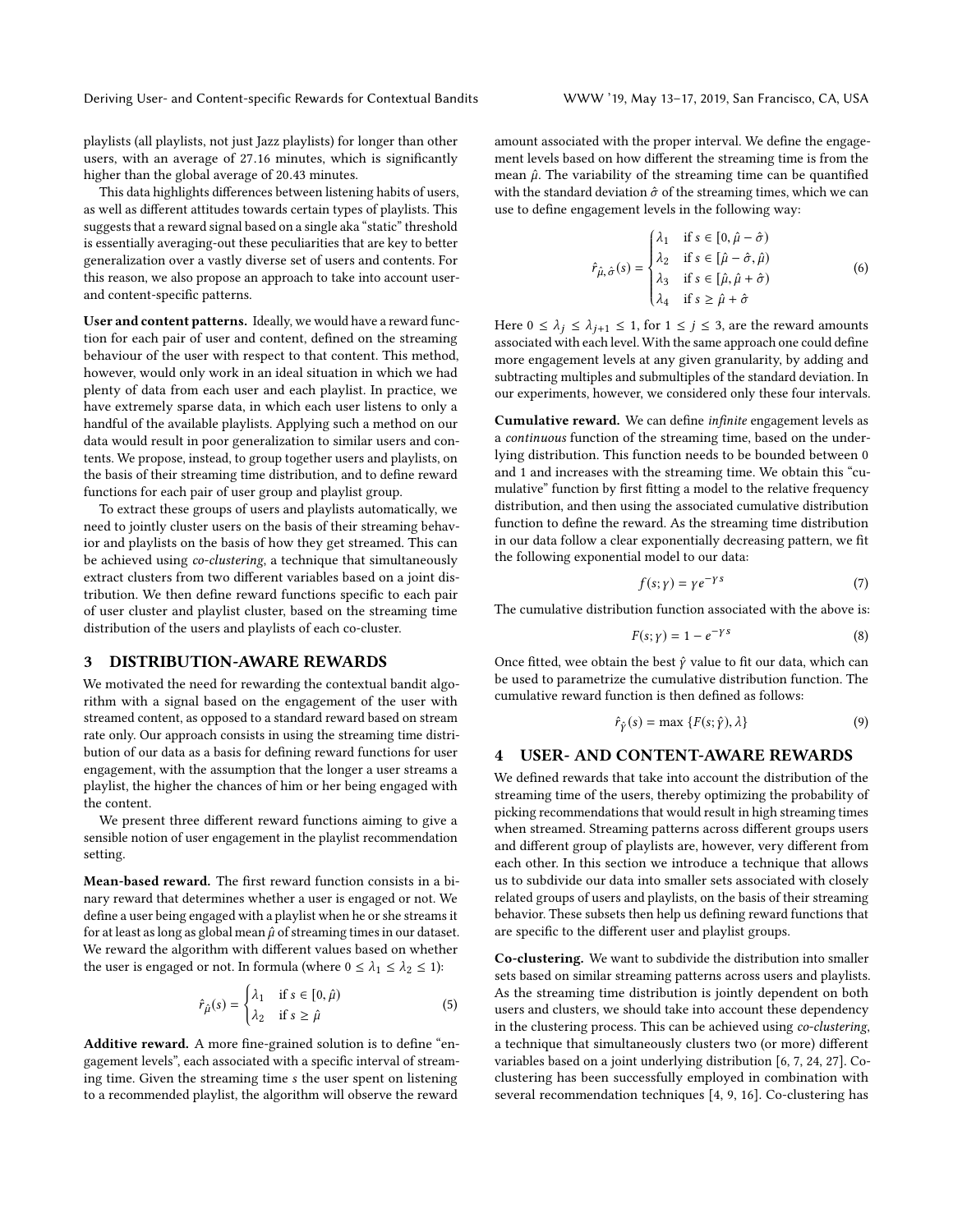WWW '19, May 13–17, 2019, San Francisco, CA, USA Paolo Dragone, Rishabh Mehrotra, and Mounia Lalmas

also been used to improve recommendation based contextual bandits algorithms [\[18\]](#page-6-23). The difference with our work is that [\[18\]](#page-6-23) learns a co-clustering from the given reward, e.g. click-through rate, whereas we use co-clustering to define specific metrics to optimize for each user and playlist group.

We employ the information-theoretic co-clustering technique introduced by Dhillon et al. [\[7\]](#page-6-17). Given two random variables, in our case one variable  $U \in \mathcal{U}$  representing the user and a variable  $Y \in \mathcal{Y}$  representing the playlist, and an underlying joint probability distribution  $p(U, Y)$ , co-clustering will output two sets of clusters  $\hat{\mathcal{U}}$  and  $\hat{\mathcal{Y}}$ , as well as two mappings  $C_U : \mathcal{U} \to \hat{\mathcal{U}}$  and  $C_Y : \mathcal{Y} \to \hat{\mathcal{Y}}$ from elements onto clusters. The number of  $k$  of row clusters and  $\ell$ of column clusters, i.e. elements of  $\hat{U}$  and  $\hat{Y}$  respectively, is fixed a priori. The aforementioned technique computes a co-clustering by minimizing the loss in mutual information [\[5\]](#page-6-24) between the original variables and the clustered variables. This in turn equates to finding an approximate distribution  $q(U, Y)$  minimizing the KL-divergence with the original distribution:

$$
I(U;Y) - I(\hat{U};\hat{Y}) = D(p(U,Y)||q(U,Y))
$$
 (10)

where  $q(U = u, Y = y) = p(\hat{u}, \hat{y})p(u|\hat{u})p(y|\hat{y}), C_U(u) = \hat{u}, C_Y(y) = \hat{y}$ .

The algorithm minimizes the objective in a coordinate descent fashion: at each iteration the algorithm re-computes the row and column clusters separately by minimizing the marginal objectives:

$$
C_U(u) = \underset{\hat{u}}{\operatorname{argmin}} D(p(Y|u) || q(Y|\hat{u}))
$$
\n(11)

$$
C_Y(y) = \underset{\hat{y}}{\operatorname{argmin}} D(p(U|y)||q(U|\hat{y}))
$$
\n(12)

for each row  $u$  (users) and column  $y$  (playlists). The algorithm recomputes the distributions  $q(\hat{U}, \hat{Y})$ ,  $q(U | \hat{U})$  and  $q(Y | \hat{Y})$  with the new found clusters. Each iteration diminishes the joint objective  $D(p(U, Y)||q(U, Y))$ . The algorithm keeps iterating through the data until the maximum number of iteration is met or the change in the objective between iterations is lower than a fixed threshold.

We chose this co-clustering technique because it scales better then others with the amount of data we were dealing with. In particular, given that our data is very sparse, this techniques scales as  $O(nz \cdot \tau \cdot (k+l))$ , where *nz* is the number of non-zero elements and  $\tau$  is the number of iterations, which was fixed to 20 as recommended by [\[7\]](#page-6-17). We considered a maximum number of 15 clusters for both rows and columns, and leave for future work how to determine the optimal number of co-clusters.

Reward functions based on co-clusters. After co-clustering the users and the playlists, we are left with  $k \times l$  co-clusters, each associated with a pair  $(\hat{u}, \hat{y}) \in [1, k] \times [1, \ell]$  of user cluster and playlist cluster. Each co-cluster is associated with a set of data points for all users belonging to cluster  $\hat{u}$  who listened to playlists belonging to cluster  $\hat{u}$ . These data points define a co-cluster specific streaming time distribution, which is used to define co-cluster specific reward signals. We use the distribution-aware reward functions defined in Section [3,](#page-2-0) but with respect to each co-cluster distribution. For a given user  $u$  and playlist  $y$  belonging, respectively, to cluster  $\hat{u}$  and  $\hat{y}$ , we define the co-cluster specific binary engagement reward:

$$
\hat{r}_{\hat{\mu}_{\hat{u},\hat{y}}}(s_i) = \begin{cases} \lambda_1 & \text{if } s_i \in [0, \hat{\mu}_{\hat{u},\hat{y}}) \\ \lambda_2 & \text{if } s_i \ge \hat{\mu} \end{cases}
$$
(13)

where  $\hat{\mu}_{\hat{u},\hat{y}}$  is the average streaming time computed only on the data point contained in the co-cluster  $(\hat{u}, \hat{v})$ . Similarly, we can also data point contained in the co-cluster  $(\hat{u}, \hat{y})$ . Similarly, we can also define the additive reward:

$$
\hat{r}_{\hat{\mu}_{\hat{u},\hat{y}},\hat{\sigma}_{\hat{u},\hat{y}}}(s_i) = \begin{cases}\n\lambda_1 & \text{if } s_i \in [0,\hat{\mu}_{\hat{u},\hat{y}} - \hat{\sigma}_{\hat{u},\hat{y}}) \\
\lambda_2 & \text{if } s_i \in [\hat{\mu}_{\hat{u},\hat{y}} - \hat{\sigma}_{\hat{u},\hat{y}}, \hat{\mu}_{\hat{u},\hat{y}}) \\
\lambda_3 & \text{if } s_i \in [\hat{\mu}_{\hat{u},\hat{y}}, \hat{\mu}_{\hat{u},\hat{y}} + \hat{\sigma}_{\hat{u},\hat{y}}) \\
\lambda_4 & \text{if } s_i \ge \hat{\mu}_{\hat{u},\hat{y}} + \hat{\sigma}_{\hat{u},\hat{y}}\n\end{cases}
$$
\n(14)

with  $\hat{\sigma}_{\hat{u},\hat{y}}$  being the cluster specific standard deviation. For the cumulative reward, we can fit different exponential models to each cumulative reward, we can fit different exponential models to each co-cluster, thereby defining the co-cluster based reward as:

$$
\hat{r}_{\hat{Y}\hat{u},\hat{y}}(s_i) = \max\left\{F(s_i;\hat{y}_{\hat{u},\hat{y}}),\lambda\right\} \tag{15}
$$

where  $\hat{\gamma}_{\hat{u},\hat{y}}$  is the parameter found by fitting the exponential model<br>on the co-cluster data on the co-cluster data.

The procedure for getting the co-cluster specific rewards from the data is straightforward. First compute a co-clustering over the dataset and group examples  $(u_i, x_i, y_i, s_i)$  by their associated co-<br>cluster  $(\hat{u}, \hat{u})$ . For each co-cluster  $(\hat{u}, \hat{u})$  compute the parameters cluster  $(\hat{u}_i, \hat{y}_i)$ . For each co-cluster  $(\hat{u}_i, \hat{y}_i)$  compute the parameters  $\hat{u}_i, \hat{y}_i, \hat{y}_i$  consider  $(\hat{u}_i, \hat{y}_i)$  consider the conditions  $\hat{\mu}_{\hat{u},\hat{y}}$ ,  $\hat{\sigma}_{\hat{u},\hat{y}}$  and  $\hat{\gamma}_{\hat{u},\hat{y}}$ . Finally assign the co-cluster specific rewards to each data point employing the respective parameters to each data point employing the respective parameters.

#### 5 EXPERIMENTS

Dataset. The dataset consists of a sample of logged feedback data from user interaction with the recommendation system of Spotify, a popular music streaming service. The datasets contains about 9M data points, each corresponding to an "impression". Each impression is associated with a user  $u_i$ , a recommended playlist  $y_i$ , a contextual<br>feature vector  $x_i$ , and the streaming time s: (equal to 0 if the playlist feature vector  $x_i$ , and the streaming time  $s_i$  (equal to 0 if the playlist<br>was not selected). The data included feedback from more than  $800K$ was not selected). The data included feedback from more than 800K users about over 900K playlists.

The feature vectors used in the contextual bandit algorithm are composed of more than 150K features, including: (i) features of the user, such as age range, gender, location, affinity to genres; (ii) features of the playlist such as its artist, its (micro and macro) genres, diversity of songs, popularity; (iii) affinity between the user and the playlist, taking into account past interactions, such as streams, skips, likes, and saves; and (iv) other contextual information, such as the day of the week and the time of day.

The data was collected over a period of four weeks from a small percentage of the live traffic of the production system. The first three weeks worth of data were used for the training set ( $\approx 90\%$ ) and the last one for the test set ( $\approx 10\%$ ).

Evaluation Setup. The trained model used in the production system is an ensemble of boosted regression trees, trained by XG-Boost [\[3\]](#page-6-25). We replicate the same training setup as the production system, including the same hyper-parameters of the learning algorithm. We train a model using the stream rate (akin to click-through rates) as reward signal (Equation [1\)](#page-1-1) and use it as a baseline. We also use a random threshold approach as a second baseline, which is a binary reward function akin to that in Equation [1,](#page-1-1) but whose threshold was set to a randomly chosen value in the range [0, <sup>10</sup>] minutes, instead of being fixed to 30 seconds.

We compare the two baselines against models trained with the proposed reward functions on the global distribution, i.e. using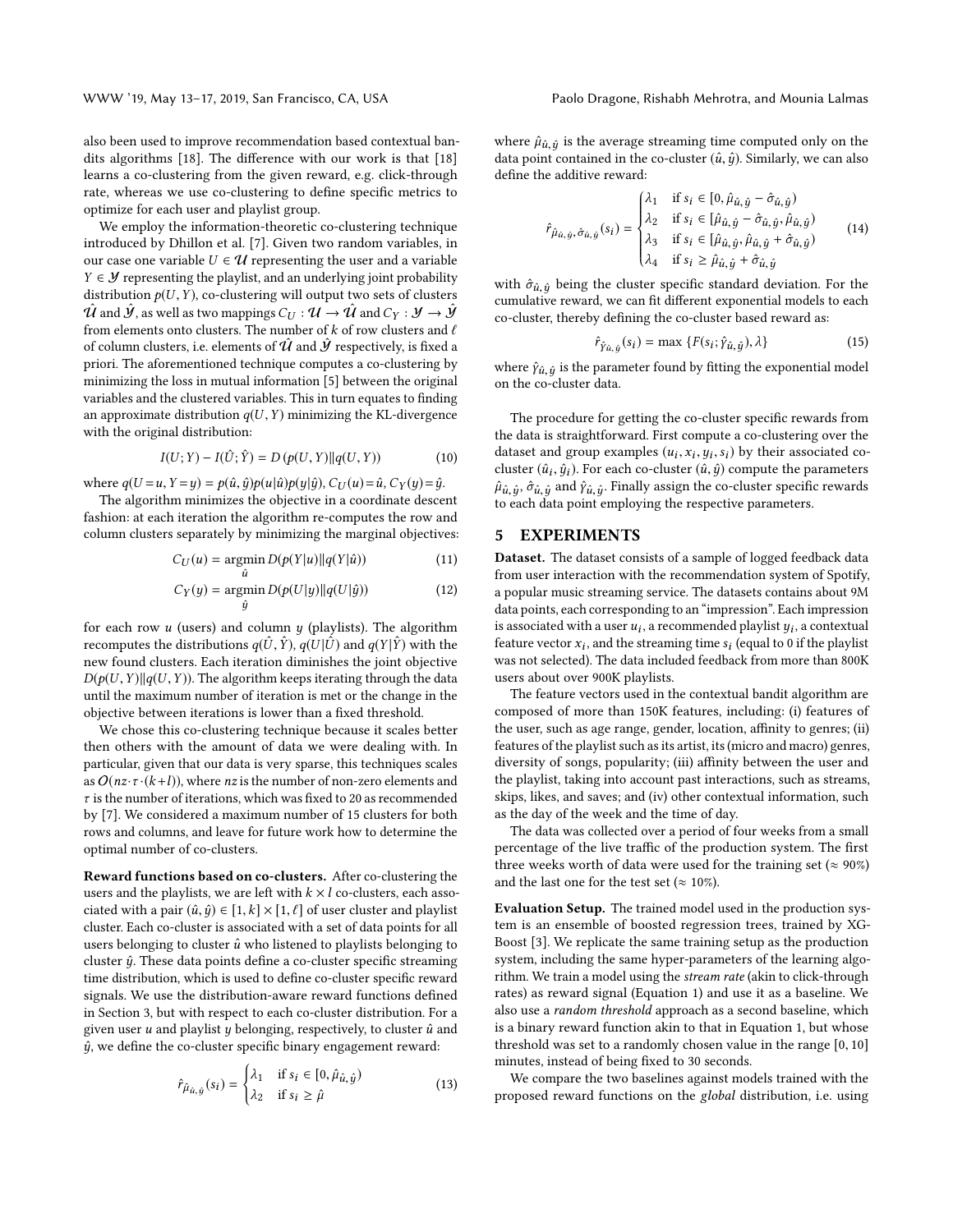| Reward for global distribution | Prec@1     |           | $Prec@5$ $Rec@1$               | Rec@5     | $F_1@1$   | $F_1@5$    |
|--------------------------------|------------|-----------|--------------------------------|-----------|-----------|------------|
| Mean-based reward              | $+19.30%$  |           | $+3.27\%$ $+22.68\%$ $+2.40\%$ |           | $+20.94%$ | $+3.13\%$  |
| Additive reward                | $+15.33\%$ | $-0.62\%$ | $+15.81\%$ $-0.53\%$           |           | $+15.57%$ | $-0.60 \%$ |
| Cumulative reward              | $+691%$    | $-0.38$ % | $+8.92\%$                      | $-1.04\%$ | $+789%$   | $-0.48\%$  |
|                                |            |           |                                |           |           |            |

<span id="page-4-0"></span>Table 1: Precision, recall and  $F_1$  results (percentage over the baseline) for the different rewards over the global distribution.

the same reward function (akin to post-click). We then compare the models trained on reward defined with the use of co-clustering, i.e. using the reward specific for its co-cluster (akin to per co-cluster post-click). The hyper-parameters of the reward functions were determined empirically. In addition, as there are no principled way to determine a proper number of clusters, a typical situation when employing unsupervised clustering techniques, the number of row (user) and column (playlist) clusters were also determined empirically. In Tables [1](#page-4-0) and [2,](#page-5-0) we report standard precision, recall and F1 measures, as improvement percentage over the first baseline (stream rate based reward), for global- and co-clustering-based rewards, respectively.

Evaluating a trained offline model on logged data from an online recommender systems is know to lead to biases in the estimation of the user satisfaction metric. This is because user feedback is collected only on the recommended items selected by the given collection policy, and no feedback is observed on every item that was not recommended. To avoid this problem and perform an unbiased evaluation of the models performance, we used a counterfactual evaluation methodology [\[22\]](#page-6-26), which constitutes a reliable and much less expensive alternative to online A/B testing [\[10\]](#page-6-27).

We follow the protocol laid out by [\[17\]](#page-6-1). We first collect testing data using a random shuffle policy, which assigns a uniform probability score to all recommendations presented to users. Upon evaluation of a new policy, we "re-run" the history of recommendations and keep only the recommendations that happen to be selected again by the policy being evaluated. We then compute the average evaluation metric (expected stream rate) on the retained data points. The evaluation policy used was a multinomial distribution defined on the learned expected reward function. Results comparing various reward strategies are shown (the difference in expected stream rate) in Figures [1](#page-4-1) and [2.](#page-4-2)

#### 6 RESULTS

Comparison of distribution aware rewards. Table [1](#page-4-0) presents the precision and recall results comparing distribution aware reward functions with the static binary reward model. Overall, we observe that distribution aware models perform better than considering a fixed threshold. The mean based reward performs better than additive and cumulative reward, with over 19% gain in precision at the top and 22% gain in recall at the top. These results highlight that considering the distribution of user engagement is informative even without considering any user or content specific insights. Furthermore, upon randomly setting the threshold (see Figure [1\)](#page-4-1), we observe an improvement in performance (expected stream rate), which further demonstrates the incompetence of the fixed threshold baseline strategy based on click-through rates.

<span id="page-4-1"></span>

Figure 1: Expected stream rate improvement (in percentage over normalized baseline) of the random threshold method and all reward functions over the global distribution.

<span id="page-4-2"></span>

Figure 2: Expected stream rate improvement (in percentage over normalized baseline) of all mean-based reward functions over the distributions obtained by clustering users, clustering playlists and co-clustering.

Using co-clustering. Table [2](#page-5-0) presents precision and recall results for the co-clustering method for all three distribution aware rewards. The co-clustering based reward model outperforms all other approaches, i.e. binary reward and global distribution aware reward. We observe a substantial improvement of over 25% in the unbiased expected stream rate metric (see Figure [2\)](#page-4-2). Similar to previously, the mean based function performs better than additive and cumulative even in the case of co-clustering of users and content.

While co-clustering of users and content allows us to jointly capture insights from both when defining the reward function, it may be hard to investigate the potential benefit offered by each. To disentangle the effect of user clusters from content clusters, we consider a special case of clustering, wherein we set the number of content clusters to 1, to give us a user-cluster, and vice-versa for content cluster. As shown in Figure [2,](#page-4-2) we observe that both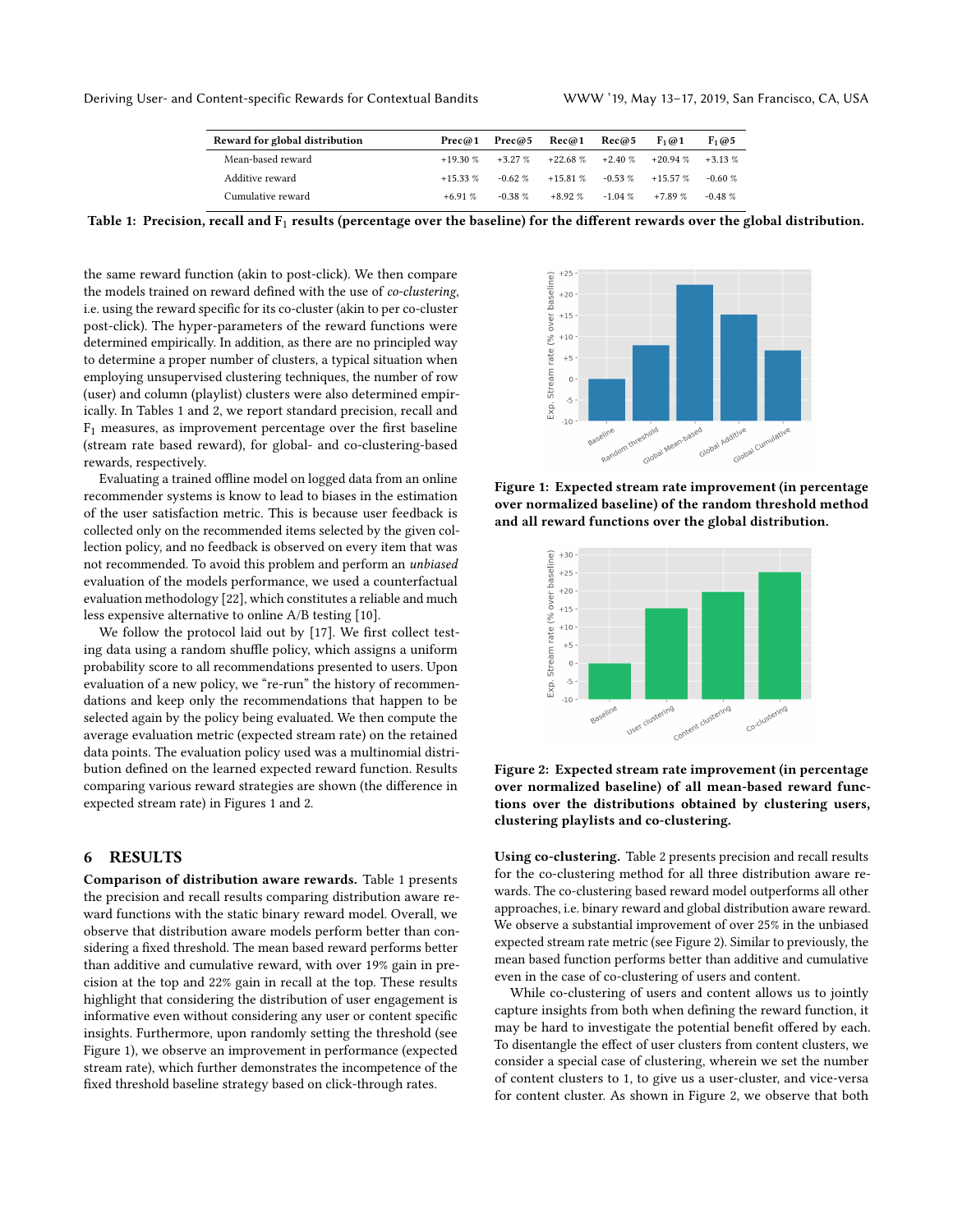<span id="page-5-0"></span>

| Reward for co-cluster distribution | Row<br>clusters | Column<br>clusters | Prec@1     | Prec@5    | Rec@1      | Rec@5     | $F_1@1$            | $F_1$ @ 5 |
|------------------------------------|-----------------|--------------------|------------|-----------|------------|-----------|--------------------|-----------|
| Mean-based reward                  |                 |                    | $+24.74%$  | $+6.11\%$ | $+26.40%$  | $+5.62\%$ | $+25.56\%$         | $+6.04\%$ |
| Additive reward                    |                 | 10                 | $+13.34\%$ | $+0.00\%$ | $+12.83\%$ |           | $+0.31\% +13.09\%$ | $+0.05\%$ |
| Cumulative reward                  |                 |                    | $+13.34\%$ | $+2.76%$  | $+14.76%$  | $+2.58\%$ | $+14.04%$          | $+2.74%$  |

<span id="page-5-1"></span>



Figure 3: Relative weights of the model's features (by feature type) across the different trained models.

the user- and content- aware reward models perform better than the static binary reward formulation, but both underperform the co-clustering based reward functions.

Comparison across metrics. The counterfactual method results indicate a consistent trend in performance across the unbiased counterfactual and offline evaluation metric, as we observe improvements in co-clustering based reward across all metrics. Furthermore, it is important to note that our estimate of expected stream rate metric is de-biased and corrected from position based bias, and as a result, provides a more reliable indicator of the benefit offered by the joint user- and content- aware reward model.

Quantifying the impact of contributing factors. We analyze how the trained models are different in terms of the features they give importance to. Figure [3](#page-5-1) highlights the top 5 feature groups for the baseline binary reward model, the global distribution aware (mean) reward and the co-clustering reward model. As is expected, for the most important feature, the models give different weights to the different feature groups, with the baseline binary model method emphasizing the part of the day features more over others, whereas the distribution aware and user/content aware method focus on genre affinity feature group most. Indeed, the binary reward model is agnostic to user and content types, while the reward function in the co-clustering model is taking into account how users interact with content.

Looking beyond the most important feature group, among the top 5 most important features, user and content co-clustering values features that quantify user- and content- interactions: genre affinity and 7 day card affinity, whereas the baseline binary reward model values part of day and age group of users. Long term interactions like the 30 day affinity of users with content is weighted more in co-clustering than in others, which highlight the fact that training via co-clustering based reward signal allows the model to capture longer term interest and usage patterns.

Finally, we observe that as the reward signal becomes more sophisticated (binary  $\rightarrow$  global mean  $\rightarrow$  co-clustering), the focus moves from user-agnostic features (e.g. part of day), to user-only and content-only (e.g. user age and gender), to more sophisticated interaction based features (e.g. 30 day card affinity, genre affinity). These results highlight the importance of carefully defining reward signals that acknowledge the interaction between users and contents in our context (listening to music) by learning to weight the features appropriately.

### 7 CONCLUSIONS

We motivated this work by posting the hypothesis that distribution aware as well as user- and content-aware reward functions –capturing the "post-click" experience– are better than binary rewards –capturing only clicks. Extensive large-scale experiments on real world user data demonstrated the benefit of personalizing the definition of reward function according to how users listen to playlists and to how playlists are listened to.

Reward definitions lie at the forefront of systems that adopt reinforcement learning based methods to serve recommendations to users. As can be seen from our results, the reward function governs how the model is trained and has a major impact on the recommendations served. We contend that these results highlight the benefit of considering distribution and user/content aware functions to quantify the rewards, rather than creating hand-crafted reward functions. Setting fixed thresholds is very common. Indeed, a major portion of industrial search systems consider 30 seconds as the fixed threshold on dwell time to gauge user satisfaction with a clicked document [\[13\]](#page-6-28).

Our findings reinforce the insight that when we optimize for a metric of user satisfaction, it is important to go beyond clicks. By focusing on the post-click experience, we can capture the "intent" of the content, as shown with "genre"-affinity being the most significant factor in impacting the bandit algorithm. We are also able to capture that users are different regarding how they consume content, as we see that "playlist affinity" is often the second most significant factor. Using clicks alone cannot surface these important components when measuring satisfaction.